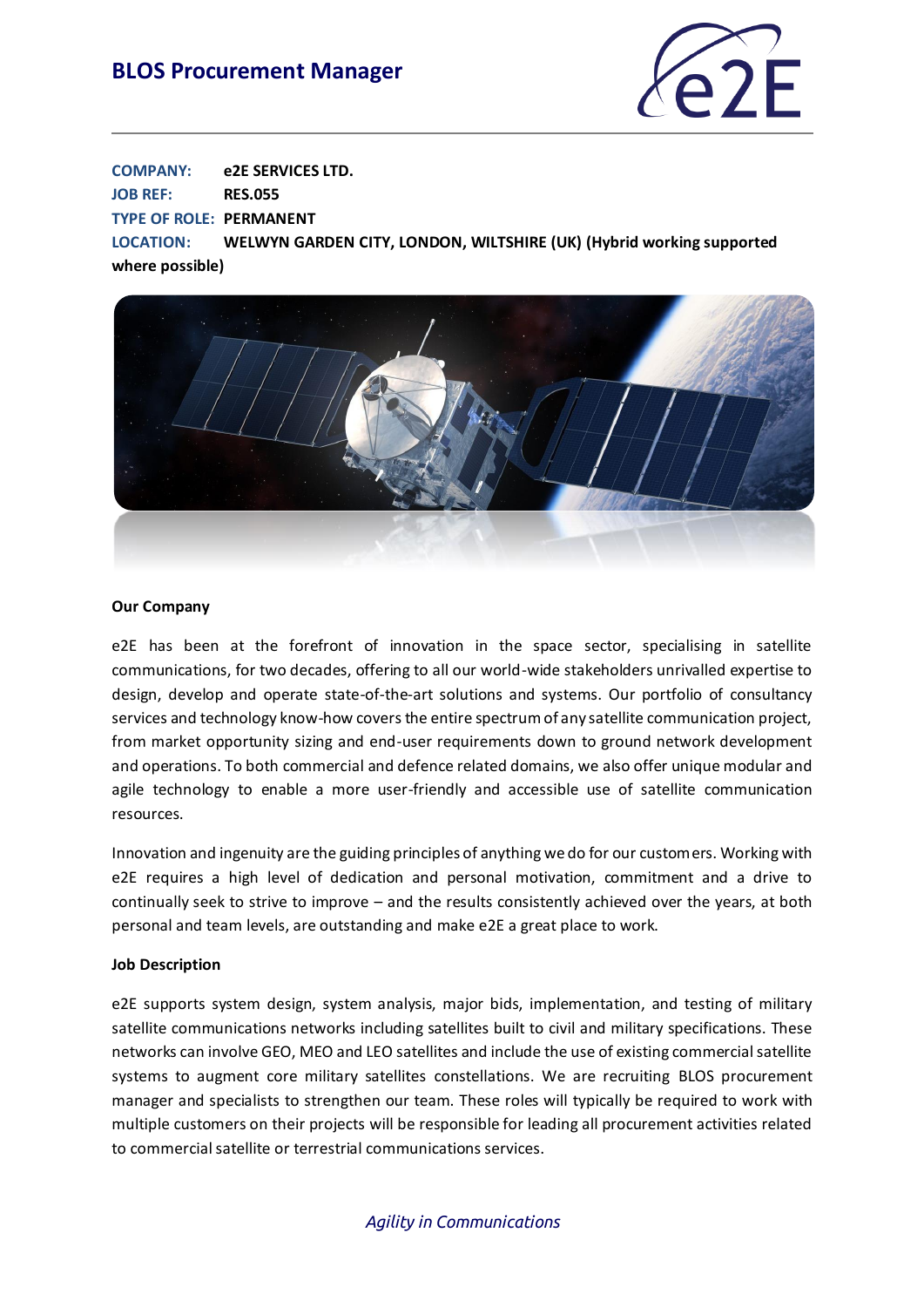# **BLOS Procurement Manager**



### **Key Responsibilities**

- Review the current and future needs for the Customers satellite and terrestrial communications capacity.
- Review current contracts in place with the incumbent service providers to ensure they fulfil all the capacity required.
- Maintain and periodically deliver a Strategic Sourcing Plan for all capacity-led procurement activities.
- Lead procurement activities with commercial suppliers and liaise with the Sub-Contract Manager for optimising those procurements, including review of engineering solutions.
- Lead negotiations with commercial Satcom and terrestrial capacity providers to realise value, efficiencies and agree terms and conditions.
- Development of hand-over and training documentation to support continuity of knowledge transfer.
- Contribute to the review and the update of all processes related with capacity procurement and management.

## **Skills, Character and Experience**

#### Essential

- Experience of procurement and sourcing communications services ranging from urgent individual requirements through to major multi-million £ procurement contracts.
- Experience of procurement contracts, terms & conditions and legal principals.
- Experience of working with complex international suppliers/programmes and large communications service contracts.
- More than 5 years of experience in the Satcom or telecommunications industry.
- A broad technical understanding of satellite communications networks and their end-to-end operation.
- Experience in managing RFIs/RFPs/RFQs, invitation to tender and tender evaluation processes.
- Excellent verbal and written communications and ability to brief at mid/senior including board level.
- Experience in or exposure to negotiating medium/high complexity non-standard agreements, framework agreements and bulk pricing contracts.
- Critical thinking, communication, and relationship-building skills.
- Flexible and resourceful approach, independent problem solver.
- Must be a UK national and hold or qualify for UK SC Clearance.
- Experience managing a team delivering capability in a dynamic, quick changing environment (Team Leader only)

## Desirable

• Experience of working within a Defence environment.

#### **Salary**

- Attractive compensation package dependent on skills/experience.
- Growing list of Company benefits.